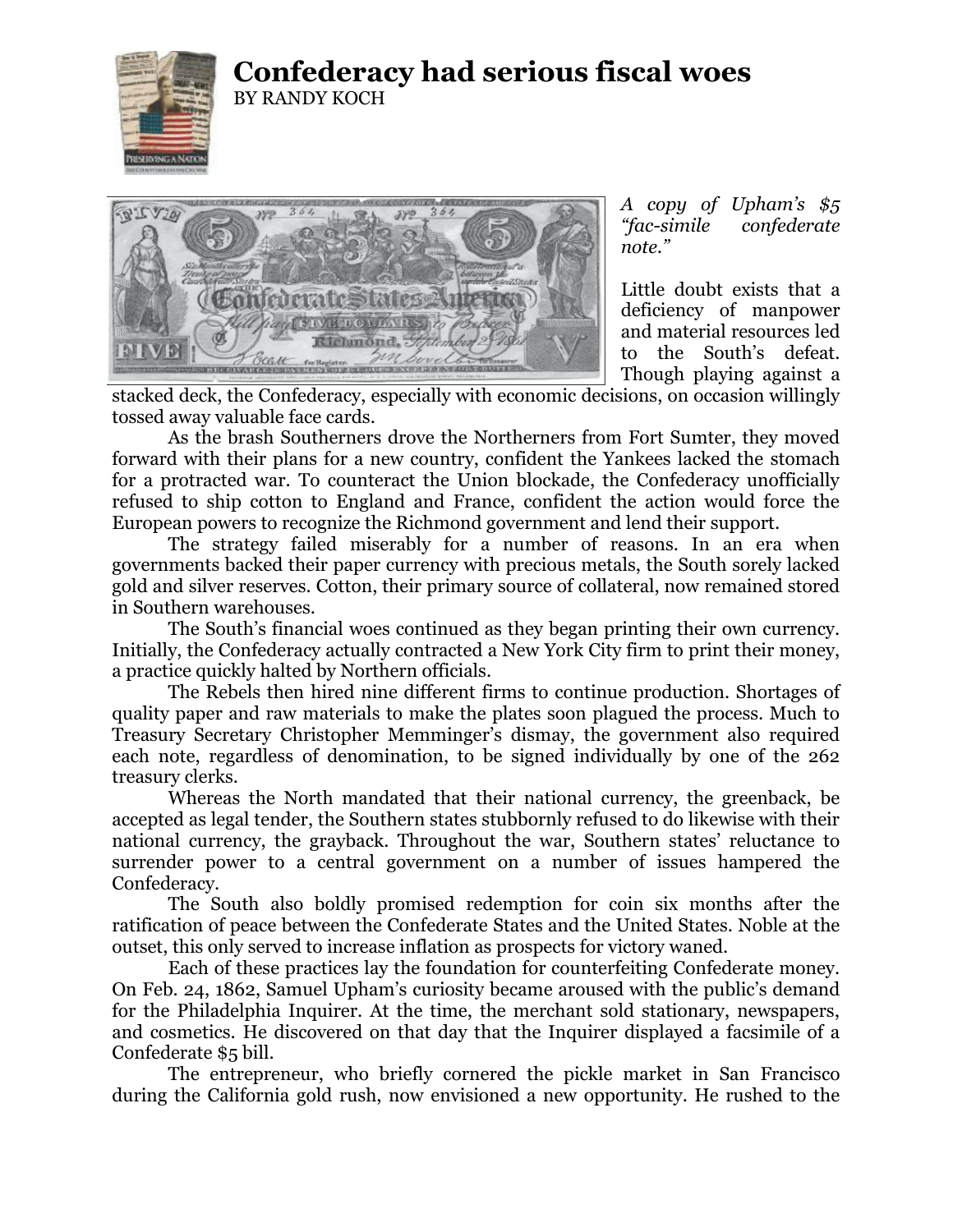Inquirer's office, purchased the plate, and began selling his souvenirs to an eager public for 1¢ each.

Along the bottom margin he printed, "Fac-simile Confederate Note—Sold Wholesale and Retail by S. C. Upham, 403 Chestnut Street, Phila". Of course, nothing could prevent anyone from traveling south and trimming off the statement.

Upham's simple retail operation exploded into a highly profitable wholesale enterprise. His May flier claimed he already sold 500,000 facsimiles. Such public advertisements incorrectly convinced Confederate officials, including Jefferson Davis, of the Northern government's "connivance at least, and probably complicity" in counterfeiting.

Southern newspapers lambasted the unscrupulous undermining of Confederate currency, which only served to promote the practice. The poor quality of genuine Rebel currency, printed by a number of firms, and signed by over 200 Treasury clerks, allowed for relatively easy counterfeiting. Often, bogus bills were identified by their crisp, clear images compared to the shoddy authentic article.

Many individuals before, during, and after Upham practiced counterfeiting. He faced competition from Cuba, Bermuda, and Mexico, besides from fellow Northerners. A price war developed with New Yorker Winthrop Hilton, referred to as a lithographer, counterfeiter, and pornographer.

In October, 1862, Hilton advertised \$4 per 1000 bills in Harper's Weekly, vastly undercutting Upham's previous \$40 per 1000. The two continued battling, with Upham eventually offering \$20,000 in Confederate money, postage included, upon receipt of \$5.

All businesses need a market for their products. Union soldiers marching south, and earning only \$13 per month, readily purchased the fake money. Cotton smugglers, who realized enormous profits utilizing legitimate currency and coin, had no reservations about purchasing the valuable commodity with counterfeits.

In a sense, Upham brought about his own demise. By mid 1863, the grayback had devalued so drastically, in part to widespread counterfeiting, that the successful businessman chose to go onto to more lucrative ventures.

His chief rival unfortunately chose to continue. On Dec. 31, 1863,

U. S. marshals arrested Hilton and an accomplice for producing currency for the Confederacy. When arrested, Hilton had over \$6 million in Confederate bonds and \$1 million in Confederate notes. By the end of April 1864, Hilton had been cleared.

Hilton, the grayback counterfeiter, had been set up by a series of coded counterfeit Confederate messages, implying that the Rebels had paid him a large sum to engrave and ship legitimate plates to Richmond. As planned, the messages fell into Union hands, and once decoded led to his arrest, putting Hilton out of commission.

The elaborate scheme does emphasize the negative impact counterfeiting had on Confederate currency. At times, legitimate currency could not be produced rapidly enough to keep pace with inflation. Secretary Memminger even floated the idea of accepting counterfeit as legitimate currency.

As the war continued, the greenback became an accepted form of currency in the South, and with some vendors, the only accepted form. The South now also faced an invasion of Yankee dollars. In 1864, the Confederacy prohibited its citizens free or otherwise—from dealing in the enemy's paper currency.

With or without counterfeiting, the South was destined to lose the war. Sources indicate that through 1864, the Richmond government derived only 5 of their funding from taxation. The fact that by war's end the Confederacy put \$1.5 billion into